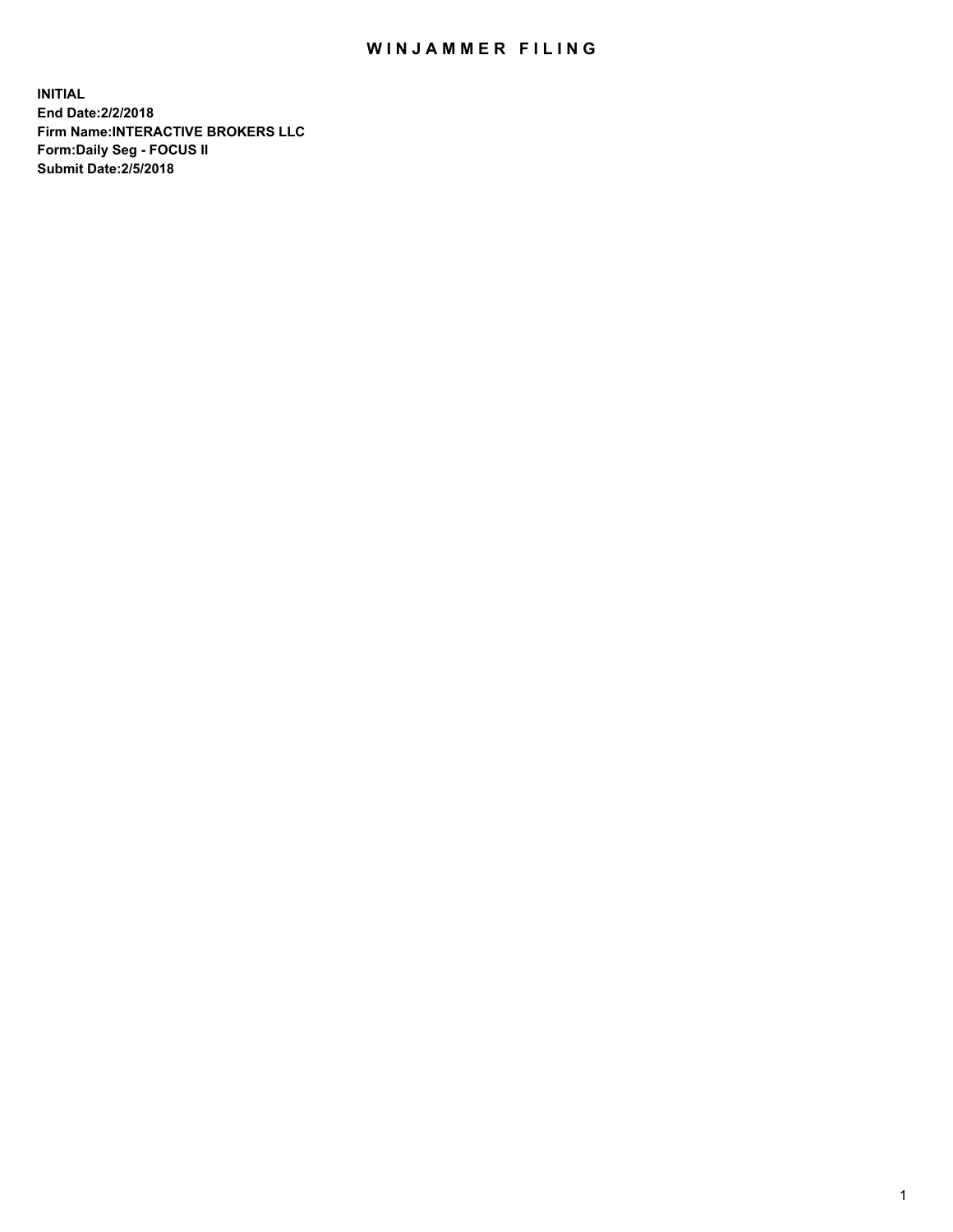## **INITIAL End Date:2/2/2018 Firm Name:INTERACTIVE BROKERS LLC Form:Daily Seg - FOCUS II Submit Date:2/5/2018 Daily Segregation - Cover Page**

| Name of Company<br><b>Contact Name</b><br><b>Contact Phone Number</b><br><b>Contact Email Address</b>                                                                                                                                                                                                                          | <b>INTERACTIVE BROKERS LLC</b><br><b>James Menicucci</b><br>203-618-8085<br>jmenicucci@interactivebrokers.c<br>om |
|--------------------------------------------------------------------------------------------------------------------------------------------------------------------------------------------------------------------------------------------------------------------------------------------------------------------------------|-------------------------------------------------------------------------------------------------------------------|
| FCM's Customer Segregated Funds Residual Interest Target (choose one):<br>a. Minimum dollar amount: ; or<br>b. Minimum percentage of customer segregated funds required:% ; or<br>c. Dollar amount range between: and; or<br>d. Percentage range of customer segregated funds required between: % and %.                       | $\overline{\mathbf{0}}$<br>0<br>155,000,000 245,000,000<br>00                                                     |
| FCM's Customer Secured Amount Funds Residual Interest Target (choose one):<br>a. Minimum dollar amount: ; or<br>b. Minimum percentage of customer secured funds required:%; or<br>c. Dollar amount range between: and; or<br>d. Percentage range of customer secured funds required between: % and %.                          | $\overline{\mathbf{0}}$<br>0<br>80,000,000 120,000,000<br>0 <sub>0</sub>                                          |
| FCM's Cleared Swaps Customer Collateral Residual Interest Target (choose one):<br>a. Minimum dollar amount: ; or<br>b. Minimum percentage of cleared swaps customer collateral required:% ; or<br>c. Dollar amount range between: and; or<br>d. Percentage range of cleared swaps customer collateral required between:% and%. | $\overline{\mathbf{0}}$<br>$\underline{\mathbf{0}}$<br>0 <sub>0</sub><br>0 <sub>0</sub>                           |

Attach supporting documents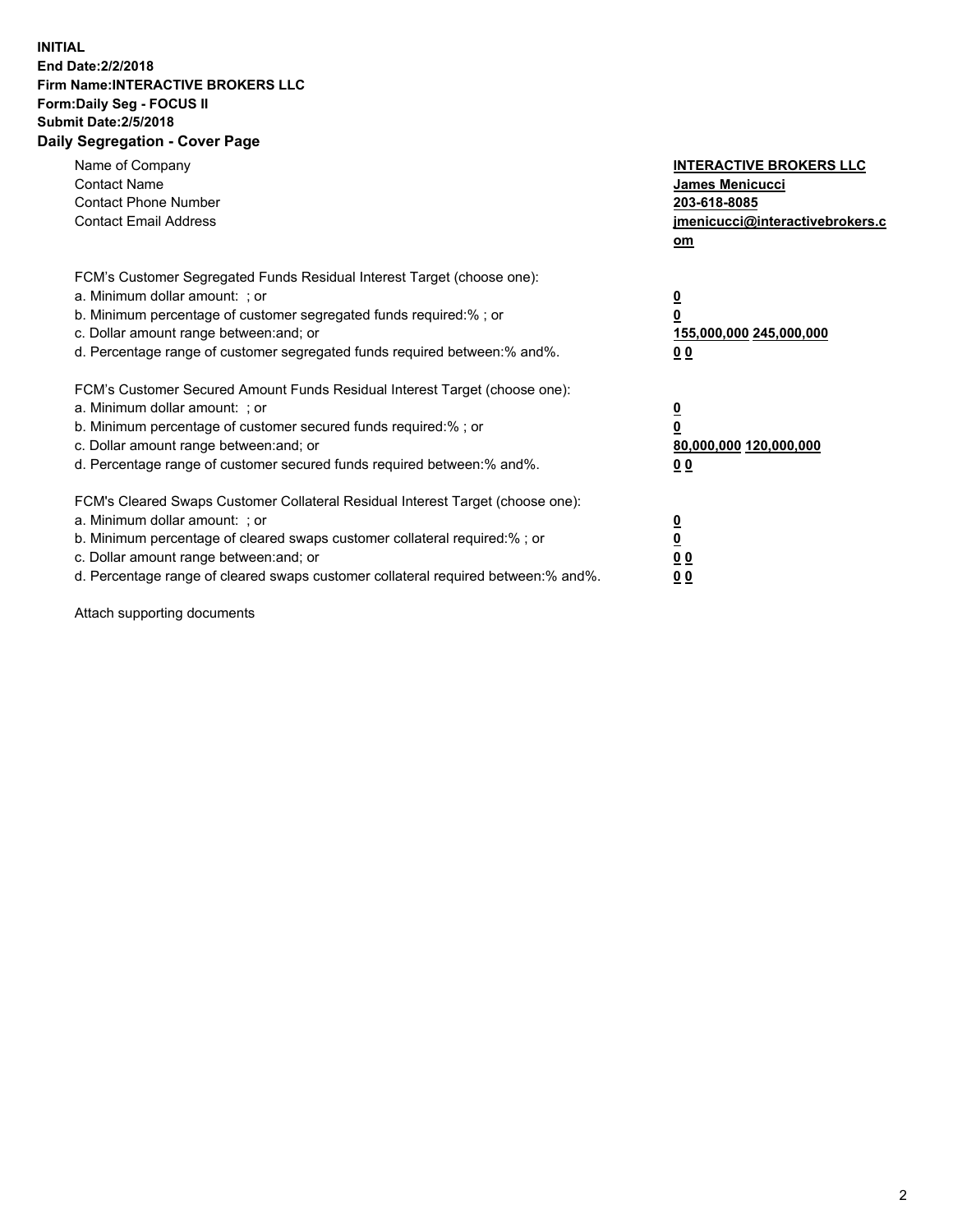## **INITIAL End Date:2/2/2018 Firm Name:INTERACTIVE BROKERS LLC Form:Daily Seg - FOCUS II Submit Date:2/5/2018 Daily Segregation - Secured Amounts**

|     | Foreign Futures and Foreign Options Secured Amounts                                                |                                                |
|-----|----------------------------------------------------------------------------------------------------|------------------------------------------------|
|     | Amount required to be set aside pursuant to law, rule or regulation of a foreign                   | $0$ [7305]                                     |
|     | government or a rule of a self-regulatory organization authorized thereunder                       |                                                |
| 1.  | Net ledger balance - Foreign Futures and Foreign Option Trading - All Customers                    |                                                |
|     | A. Cash                                                                                            | 549,082,208 [7315]                             |
|     | B. Securities (at market)                                                                          | $0$ [7317]                                     |
| 2.  | Net unrealized profit (loss) in open futures contracts traded on a foreign board of trade          | 16,174,230 [7325]                              |
| 3.  | Exchange traded options                                                                            |                                                |
|     | a. Market value of open option contracts purchased on a foreign board of trade                     | 46,824 [7335]                                  |
|     | b. Market value of open contracts granted (sold) on a foreign board of trade                       | -48,284 [7337]                                 |
| 4.  | Net equity (deficit) (add lines 1. 2. and 3.)                                                      | 565,254,978 [7345]                             |
| 5.  | Account liquidating to a deficit and account with a debit balances - gross amount                  | 8,205 [7351]                                   |
|     | Less: amount offset by customer owned securities                                                   | 0 [7352] 8,205 [7354]                          |
| 6.  | Amount required to be set aside as the secured amount - Net Liquidating Equity                     | 565,263,183 [7355]                             |
|     | Method (add lines 4 and 5)                                                                         |                                                |
| 7.  | Greater of amount required to be set aside pursuant to foreign jurisdiction (above) or line        | 565,263,183 [7360]                             |
|     | 6.                                                                                                 |                                                |
|     | FUNDS DEPOSITED IN SEPARATE REGULATION 30.7 ACCOUNTS                                               |                                                |
| 1.  | Cash in banks                                                                                      |                                                |
|     | A. Banks located in the United States                                                              | 79,824,931 [7500]                              |
|     | B. Other banks qualified under Regulation 30.7                                                     | 0 [7520] 79,824,931 [7530]                     |
| 2.  | Securities                                                                                         |                                                |
|     | A. In safekeeping with banks located in the United States                                          | 413,220,955 [7540]                             |
|     | B. In safekeeping with other banks qualified under Regulation 30.7                                 | 0 [7560] 413,220,955 [7570]                    |
| 3.  | Equities with registered futures commission merchants                                              |                                                |
|     | A. Cash                                                                                            | $0$ [7580]                                     |
|     | <b>B.</b> Securities                                                                               | $0$ [7590]                                     |
|     | C. Unrealized gain (loss) on open futures contracts                                                | $0$ [7600]                                     |
|     | D. Value of long option contracts                                                                  | $0$ [7610]                                     |
|     | E. Value of short option contracts                                                                 | 0 [7615] 0 [7620]                              |
| 4.  | Amounts held by clearing organizations of foreign boards of trade                                  |                                                |
|     | A. Cash                                                                                            | $0$ [7640]                                     |
|     | <b>B.</b> Securities                                                                               | $0$ [7650]                                     |
|     | C. Amount due to (from) clearing organization - daily variation                                    | $0$ [7660]                                     |
|     | D. Value of long option contracts                                                                  | $0$ [7670]                                     |
|     | E. Value of short option contracts                                                                 | 0 [7675] 0 [7680]                              |
| 5.  | Amounts held by members of foreign boards of trade                                                 |                                                |
|     | A. Cash                                                                                            | 208,893,674 [7700]                             |
|     | <b>B.</b> Securities                                                                               | $0$ [7710]                                     |
|     | C. Unrealized gain (loss) on open futures contracts                                                | -5,017,490 <sup>[7720]</sup>                   |
|     | D. Value of long option contracts                                                                  | 46,824 [7730]                                  |
|     | E. Value of short option contracts                                                                 | <mark>-48,284</mark> [7735] 203,874,724 [7740] |
| 6.  | Amounts with other depositories designated by a foreign board of trade                             | $0$ [7760]                                     |
| 7.  | Segregated funds on hand                                                                           | $0$ [7765]                                     |
| 8.  | Total funds in separate section 30.7 accounts                                                      |                                                |
| 9.  | Excess (deficiency) Set Aside for Secured Amount (subtract line 7 Secured Statement                | 696,920,610 [7770]                             |
|     |                                                                                                    | 131,657,427 [7380]                             |
| 10. | Page 1 from Line 8)<br>Management Target Amount for Excess funds in separate section 30.7 accounts |                                                |
| 11. | Excess (deficiency) funds in separate 30.7 accounts over (under) Management Target                 | 80,000,000 [7780]                              |
|     |                                                                                                    | 51,657,427 [7785]                              |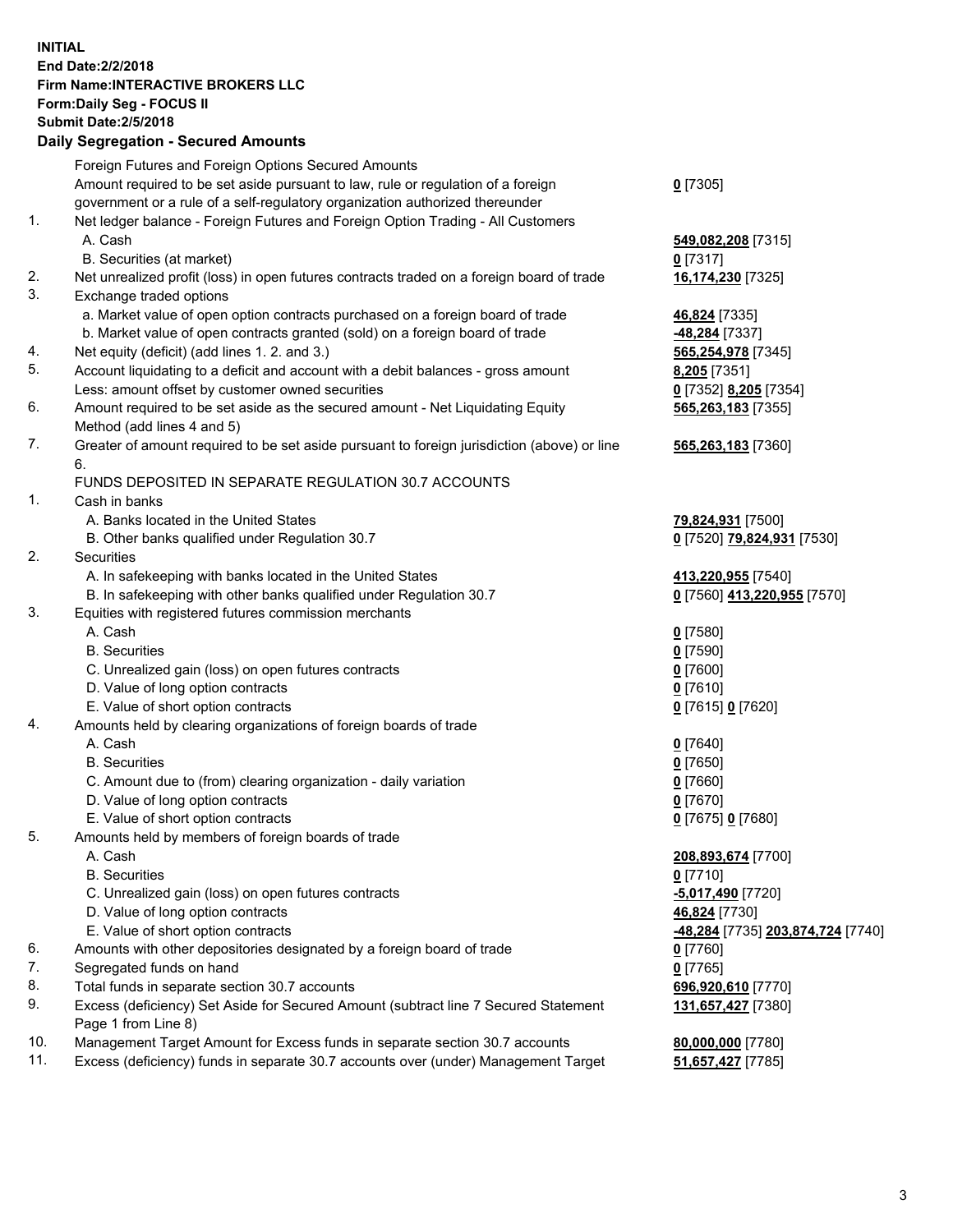**INITIAL End Date:2/2/2018 Firm Name:INTERACTIVE BROKERS LLC Form:Daily Seg - FOCUS II Submit Date:2/5/2018 Daily Segregation - Segregation Statement** SEGREGATION REQUIREMENTS(Section 4d(2) of the CEAct) 1. Net ledger balance A. Cash **4,639,087,354** [7010] B. Securities (at market) **0** [7020] 2. Net unrealized profit (loss) in open futures contracts traded on a contract market **-109,732,691** [7030] 3. Exchange traded options A. Add market value of open option contracts purchased on a contract market **296,263,675** [7032] B. Deduct market value of open option contracts granted (sold) on a contract market **-370,804,920** [7033] 4. Net equity (deficit) (add lines 1, 2 and 3) **4,454,813,418** [7040] 5. Accounts liquidating to a deficit and accounts with debit balances - gross amount **278,887** [7045] Less: amount offset by customer securities **0** [7047] **278,887** [7050] 6. Amount required to be segregated (add lines 4 and 5) **4,455,092,305** [7060] FUNDS IN SEGREGATED ACCOUNTS 7. Deposited in segregated funds bank accounts A. Cash **866,464,503** [7070] B. Securities representing investments of customers' funds (at market) **2,634,729,375** [7080] C. Securities held for particular customers or option customers in lieu of cash (at market) **0** [7090] 8. Margins on deposit with derivatives clearing organizations of contract markets A. Cash **22,506,186** [7100] B. Securities representing investments of customers' funds (at market) **1,244,359,806** [7110] C. Securities held for particular customers or option customers in lieu of cash (at market) **0** [7120] 9. Net settlement from (to) derivatives clearing organizations of contract markets **-26,229,457** [7130] 10. Exchange traded options A. Value of open long option contracts **296,138,612** [7132] B. Value of open short option contracts **-370,710,819** [7133] 11. Net equities with other FCMs A. Net liquidating equity **0** [7140] B. Securities representing investments of customers' funds (at market) **0** [7160] C. Securities held for particular customers or option customers in lieu of cash (at market) **0** [7170] 12. Segregated funds on hand **0** [7150] 13. Total amount in segregation (add lines 7 through 12) **4,667,258,206** [7180] 14. Excess (deficiency) funds in segregation (subtract line 6 from line 13) **212,165,901** [7190] 15. Management Target Amount for Excess funds in segregation **155,000,000** [7194] **57,165,901** [7198]

16. Excess (deficiency) funds in segregation over (under) Management Target Amount Excess